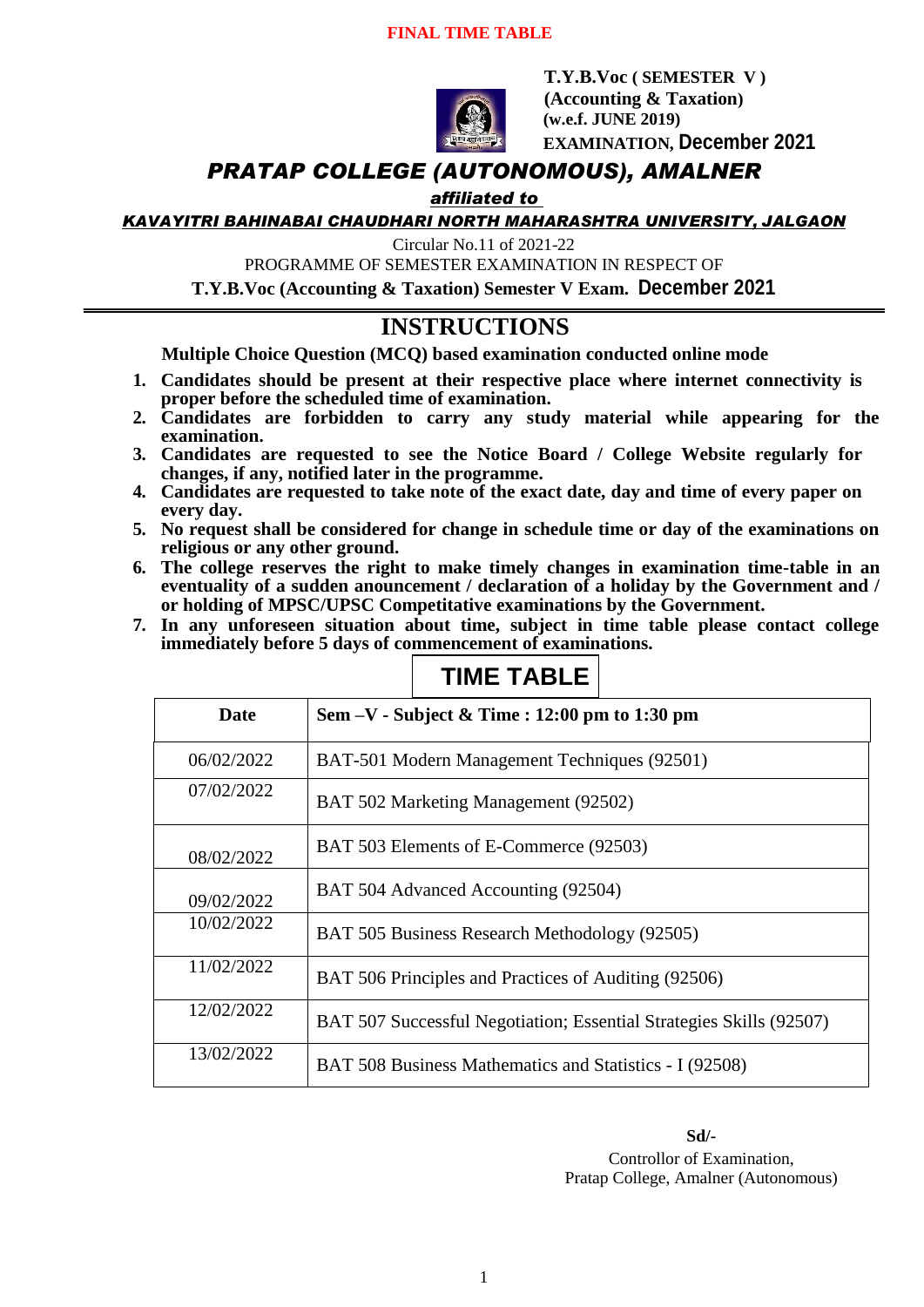## **FINAL TIME TABLE**



**T.Y.B.Voc ( SEMESTER – V ) (Food Processing & Technology) (w.e.f. JUNE 2019) EXAMINATION, December 2021**

# *PRATAP COLLEGE (AUTONOMOUS), AMALNER*

*affiliated to* 

*KAVAYITRI BAHINABAI CHAUDHARI NORTH MAHARASHTRA UNIVERSITY, JALGAON*

Circular No.11 of 2021-22

PROGRAMME OF SEMESTER EXAMINATION IN RESPECT OF

**T.Y.B.Voc (Food Processing & Technology) Semester-V Exam. December 2021**

# **INSTRUCTIONS**

**Multiple Choice Question (MCQ) based examination conducted online mode**

- **1. Candidates should be present at their respective place where internet connectivity is proper before the scheduled time of examination.**
- **2. Candidates are forbidden to carry any study material while appearing for the examination.**
- **3. Candidates are requested to see the Notice Board / College Website regularly for changes, if any, notified later in the programme.**
- **4. Candidates are requested to take note of the exact date, day and time of every paper on every day.**
- **5. No request shall be considered for change in schedule time or day of the examinations on religious or any other ground.**
- **6. The college reserves the right to make timely changes in examination time-table in an eventuality of a sudden anouncement / declaration of a holiday by the Government and / or holding of MPSC/UPSC Competitative examinations by the Government.**
- **7. In any unforeseen situation about time, subject in time table please contact college immediately before 5 days of commencement of examinations.**

| Date       | Sem $-V$ - Subject & Time :12:00 pm to 1:30 pm              |                                                |  |
|------------|-------------------------------------------------------------|------------------------------------------------|--|
| 06/02/2022 | FPT-501 Byproduct utilization and Waste Management (913501) |                                                |  |
| 07/02/2022 |                                                             | FPT-502 Marketing Management (913502)          |  |
| 08/02/2022 |                                                             | FPT-504 Technology of Fermented Foods (913504) |  |
| 09/02/2022 | FPT-505 Unit Operations in Food Industry (913505)           |                                                |  |
| 10/02/2022 |                                                             | FPT-506 Quality Assurance (913506)             |  |

# **TIME TABLE**

**Sd/-** Controllor of Examination, Pratap College, Amalner (Autonomous)



## **T.Y.B.Voc ( SEMESTER – V )**